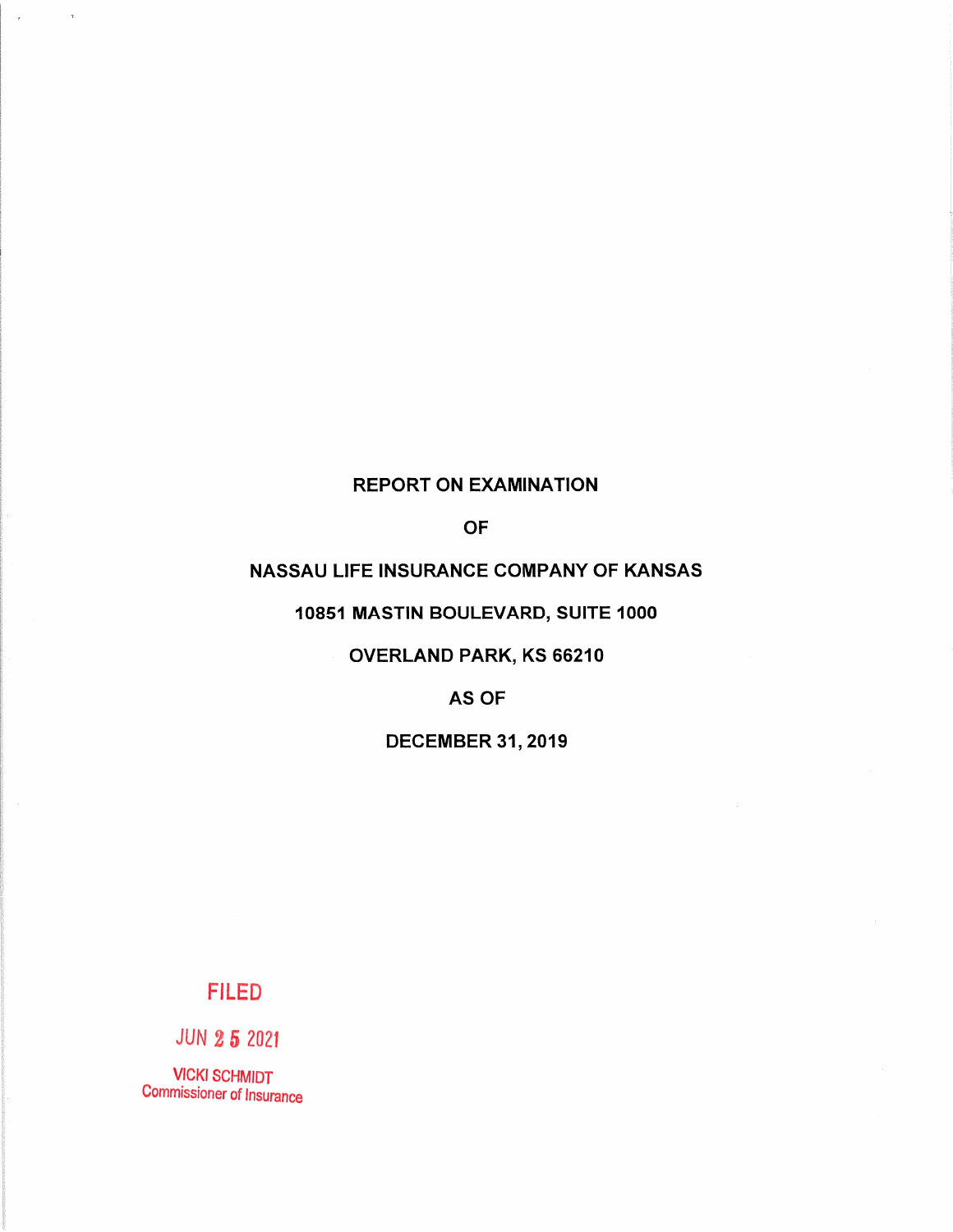# **TABLE OF CONTENTS**

# **SUBJECT**

# **PAGE NUMBER**

| <b>REINSURANCE</b> |  |
|--------------------|--|
|                    |  |
|                    |  |
|                    |  |
|                    |  |
|                    |  |
|                    |  |
|                    |  |
|                    |  |
|                    |  |
|                    |  |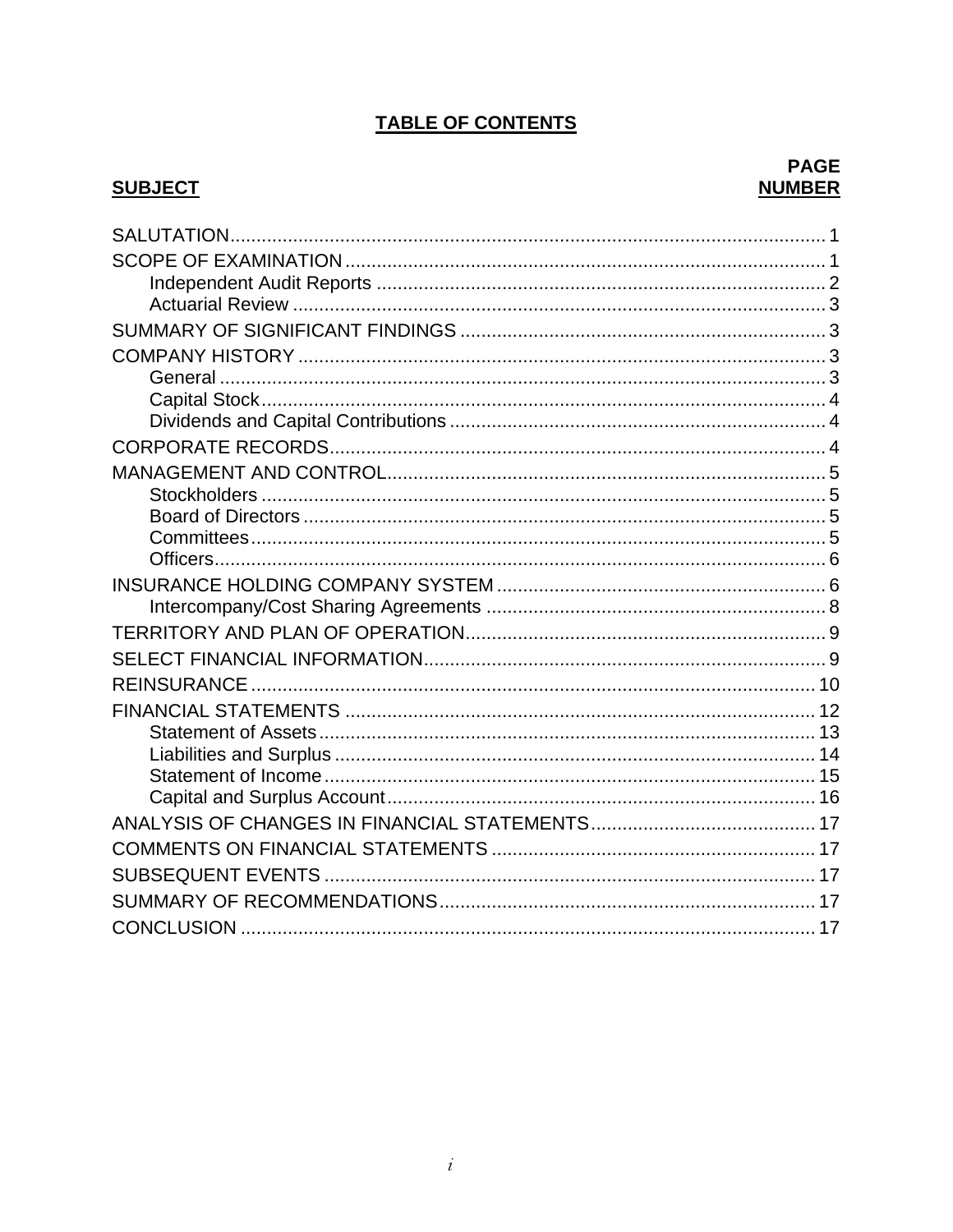Overland Park, Kansas June 23, 2021

Honorable Vicki Schmidt Commissioner of Insurance Kansas Insurance Department 1300 SW Arrowhead Rd Topeka, Kansas 66604

<span id="page-2-0"></span>Dear Commissioner:

In accordance with your authorization and pursuant to K.S.A. 40-222*,* an

examination has been conducted of the financial condition and business affairs of:

### **NASSAU LIFE INSURANCE COMPANY OF KANSAS**

with its statutory home office at:

### **10851 MASTIN BOULEVARD, SUITE 1000 OVERLAND PARK, KS 66210**

and main administrative office at:

### **ONE AMERICAN ROW**

### **HARTFORD, CT 06102**

hereinafter referred to as the "Company" or "NLICK". The following report on such examination is respectfully submitted.

### **SCOPE OF EXAMINATION**

<span id="page-2-1"></span>The examiners have performed a multi-state financial examination of the Company, a Kansas domiciled life insurance company. The last examination covered the three-year period from January 1, 2012, through December 31, 2014. This examination covers the five-year period from January 1, 2015, through December 31, 2019.

The examination was conducted in accordance with the rules, regulations, and directives of the Kansas Insurance Department ("Department") and the observed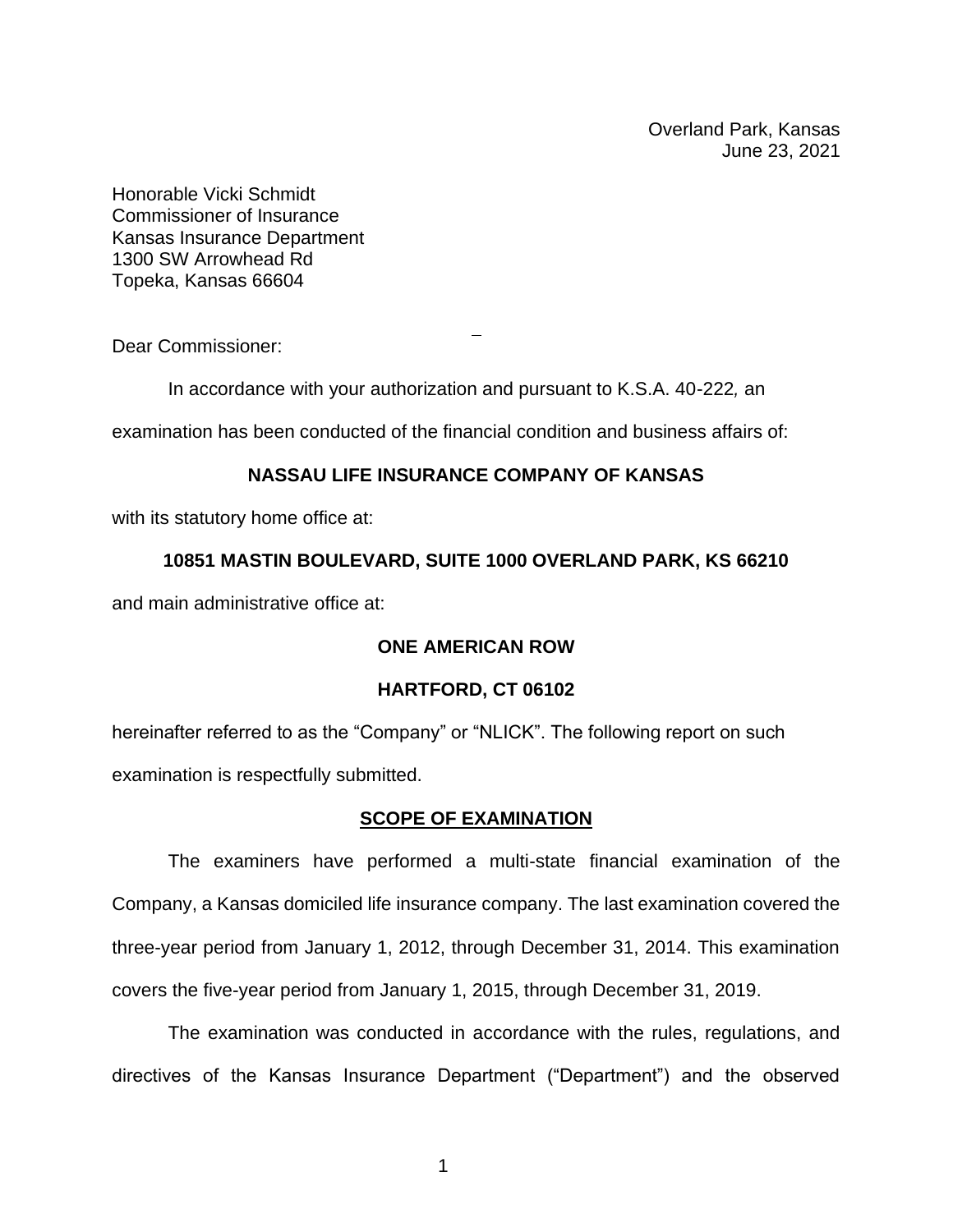guidelines and procedures contained in the National Association of Insurance Commissioners ("NAIC") *Financial Condition Examiners Handbook* ("Handbook")*.* The Handbook requires that the examiners plan and perform the examination to evaluate the financial condition, assess corporate governance, identify current and prospective risks of the Company, and evaluate system controls and procedures used to mitigate those risks. An examination also includes identifying and evaluating significant risks that could cause an insurer's surplus to be materially misstated both currently and prospectively.

All accounts and activities of the Company were considered in accordance with the risk-focused examination process. This may include assessing significant estimates made by management and evaluating management's compliance with Statutory Accounting Principles. The examination does not attest to the fair presentation of the financial statements included herein. If, during the course of the examination an adjustment is identified, the impact of such adjustment is documented separately following the Company's financial statements.

This examination report includes significant findings of fact, as mentioned in K.S.A. 40-222, and general information about the insurer and its financial condition. There may be other items identified during the examination that, due to their nature (e.g., subjective conclusions, proprietary information, etc.), are not included within the examination report but separately communicated to other regulators and/or the Company.

#### <span id="page-3-0"></span>**Independent Audit Reports**

Financial statements of the Company were audited by Deloitte & Touche LLP for the year ending December 31, 2015. The financial statements of the Company were audited by KPMG LLP for the years ending December 31, 2016, through December 31,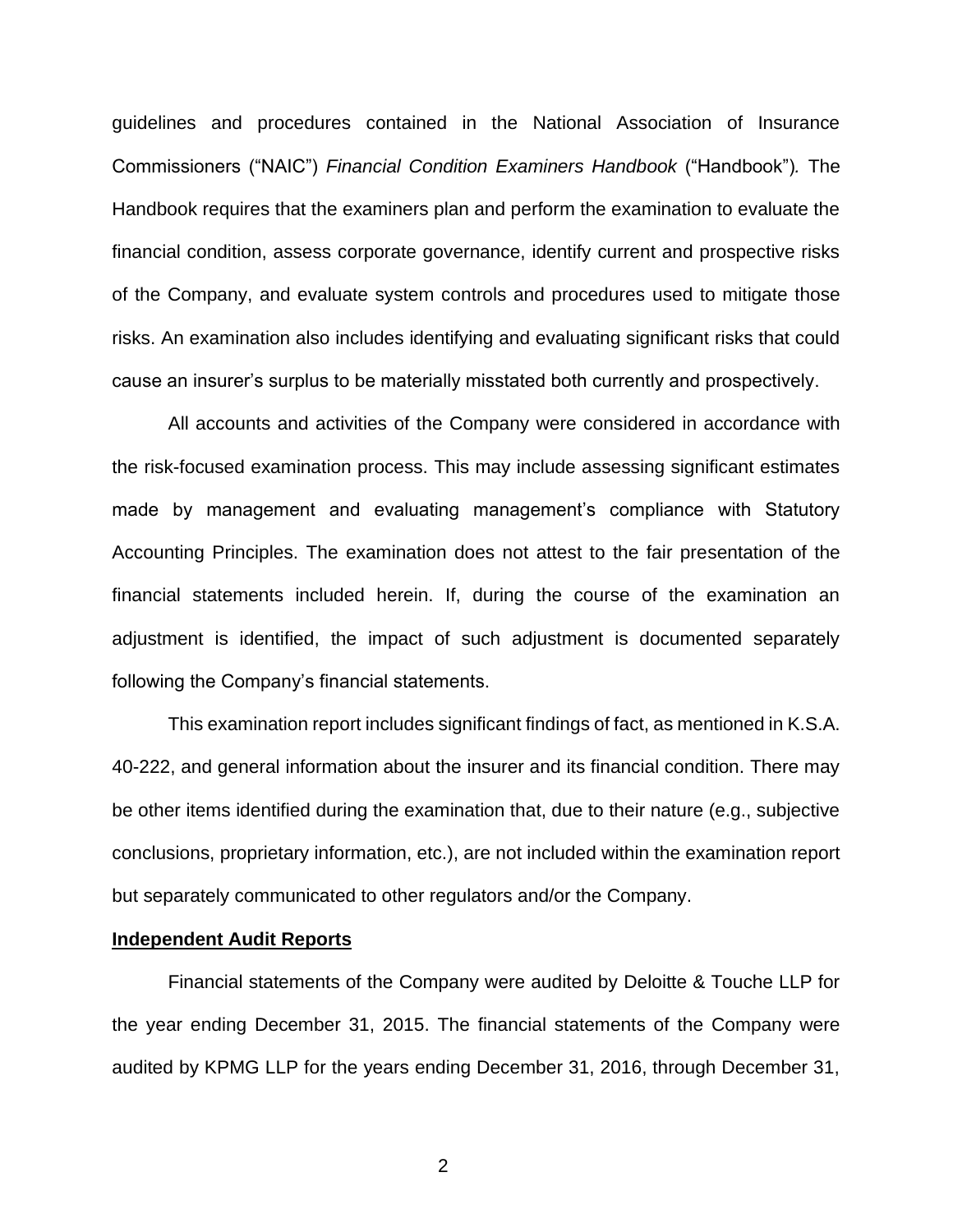2019. In each of the years under examination, the auditors concluded that the financial statements of the Company present fairly, in all material respects, the admitted assets, liabilities and policyholders' surplus of the Company, the results of its operations, and its cash flows for the years then ended in accordance with the statutory accounting practices prescribed or permitted by the Department.

The independent auditor's work papers were reviewed and analyzed by the examiners. Significant reliance was placed on select work papers during this examination.

#### <span id="page-4-0"></span>**Actuarial Review**

The Department retained the services of Baker Tilly US, LLP ("Baker Tilly"), to perform a review of the Company's actuarial practices and reserves as of December 31, 2019. Baker Tilly's review consisted of evaluating assumptions, methodologies, and calculations utilized by the Company in their reserve setting process.

#### **SUMMARY OF SIGNIFICANT FINDINGS**

No significant findings were noted during the examination.

### **COMPANY HISTORY**

#### <span id="page-4-3"></span><span id="page-4-2"></span><span id="page-4-1"></span>**General**

The Company was organized under the laws of Kansas on May 26, 1913, and commenced business August 10, 1914, under the name "The Kansas Life Insurance Company". On December 13, 1933, the name of the Company was changed to "The Pyramid Life Insurance Company". On July 26, 2000, the Ceres Group, Inc. ("Ceres") purchased all of the Company's outstanding stock from United Insurance Company of America. On March 31, 2003, Pennsylvania Life Insurance Company, a subsidiary of Universal American Corp. (formerly known as Universal American Financial Corporation),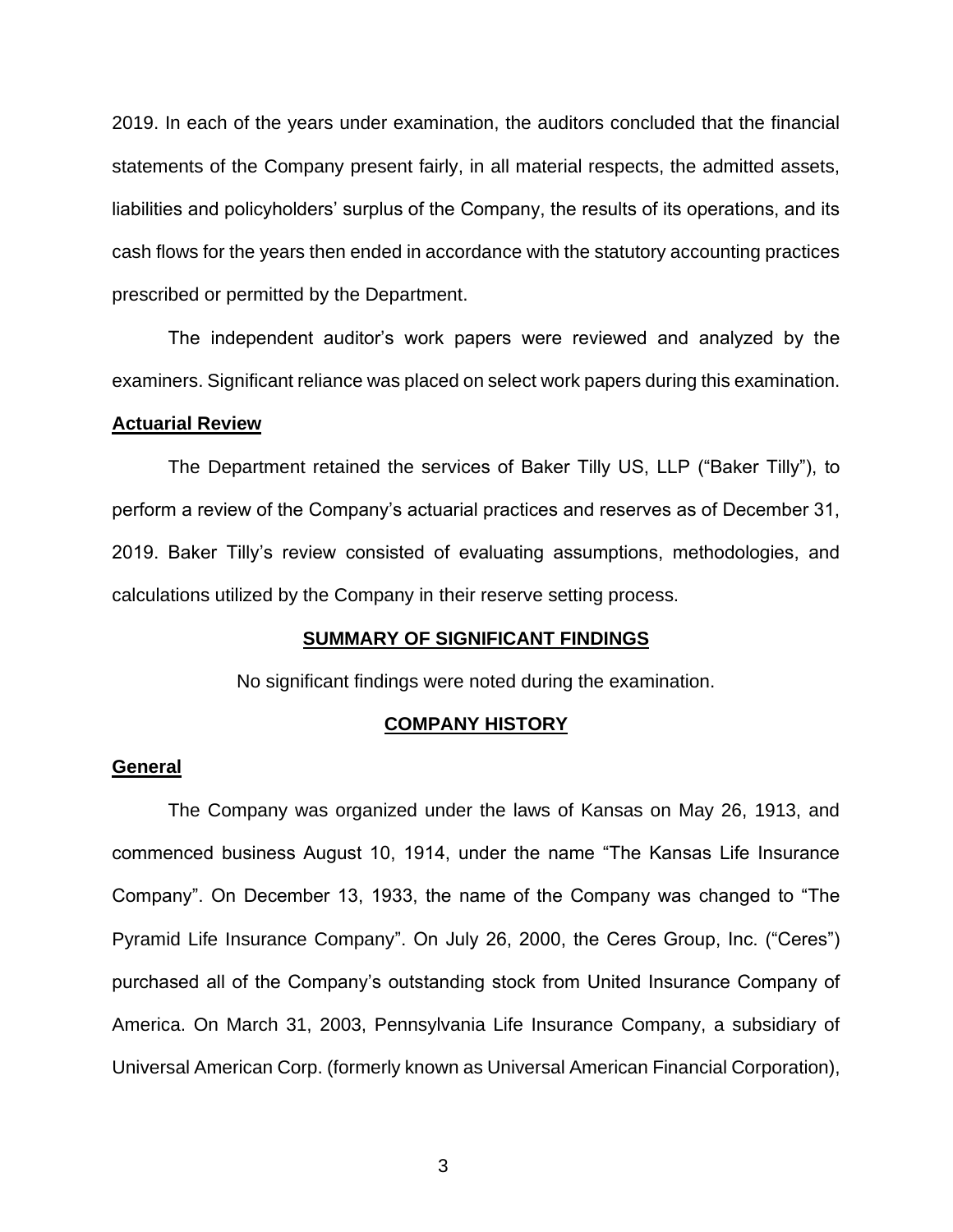purchased from Ceres all the shares of the Company's outstanding stock. On December 29, 2006, American Exchange Life Insurance Company, a wholly-owned subsidiary of Universal American Corp., purchased from Pennsylvania Life Insurance Company all the shares of the Company's outstanding stock.

On August 3, 2016, Universal American Corp. completed the sale of its Traditional Insurance business to Nassau Reinsurance Group Holdings, L.P. ("Nassau Re"). Nassau Re acquired 100% of the issued and outstanding capital stock through a stock purchase and sale agreement dated October 8, 2015. On March 11, 2019, The Pyramid Life Insurance Company changed its name to Nassau Life Insurance Company of Kansas, operating as a wholly owned subsidiary of Nassau Re.

The Company is authorized to transact the kinds of insurance provided for in K.S.A. 40- 401 et seq.

### <span id="page-5-0"></span>**Capital Stock**

As of December 31, 2019, the Company had 582 shares of common stock with a par value of \$4,300 authorized, issued and outstanding. One hundred percent (100%) of the Company's stock was owned by The Nassau Companies.

#### <span id="page-5-1"></span>**Dividends and Capital Contributions**

In April 2015, the Company paid an extraordinary dividend, approved by the Department, in the amount of seventy-five million dollars (\$75,000,000) to its former parent, Universal American Holdings, LLC.

#### **CORPORATE RECORDS**

<span id="page-5-2"></span>The Company's articles of incorporation and bylaws were reviewed and were amended on February 20, 2019.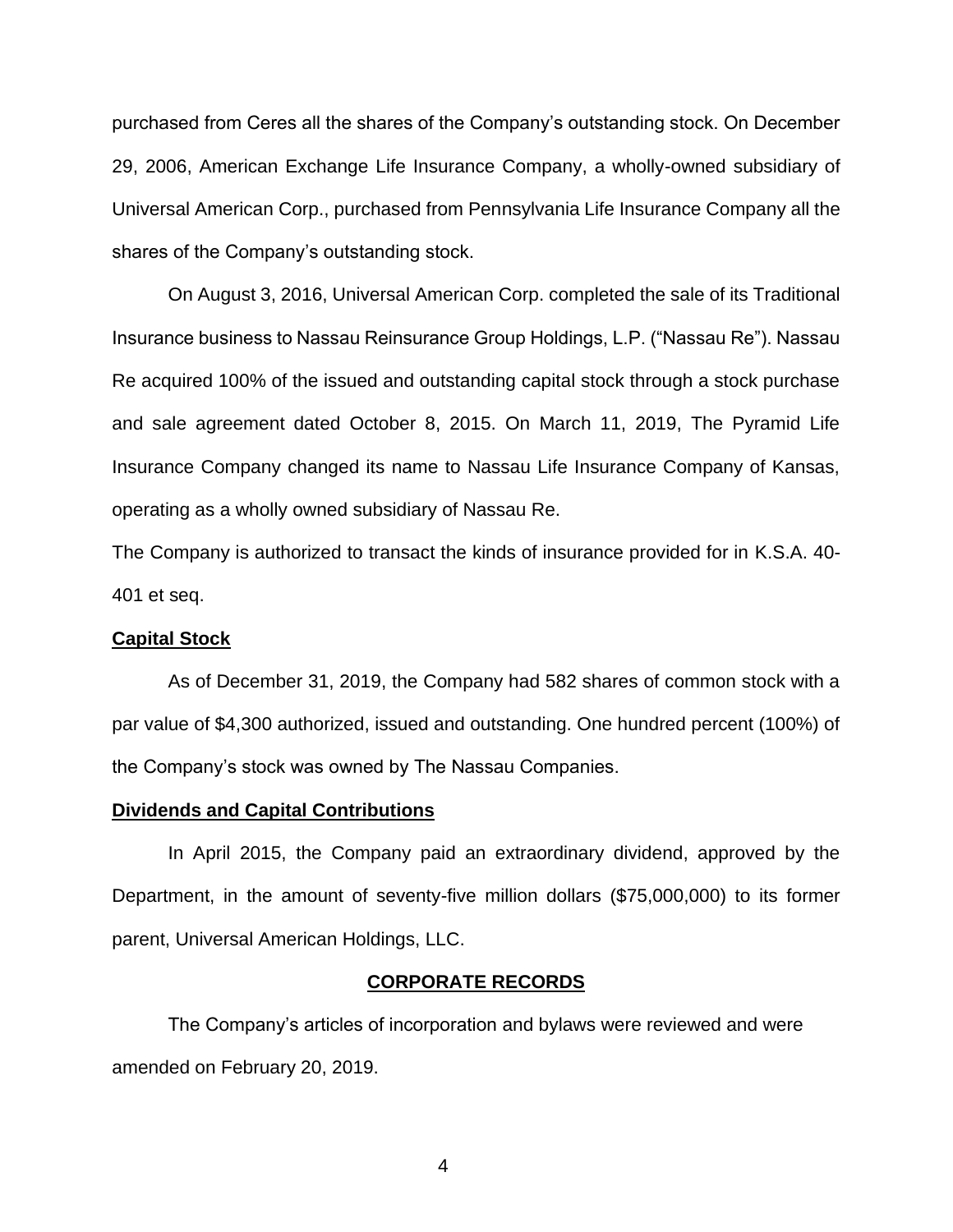### **MANAGEMENT AND CONTROL**

### <span id="page-6-1"></span><span id="page-6-0"></span>**Stockholders**

The Company is controlled by its stockholder and managed by a Board of

Directors ("Board").

### <span id="page-6-2"></span>**Board of Directors**

Pursuant to the Company's bylaws, the Board shall consist of no less than five (5) and no more than twenty-five (25) members. At the annual meeting, the stockholders shall elect directors, each of whom will hold office for a term of one year or until his or her successor is elected and qualified.

The following is a listing of directors and their position(s) held as of December 31, 2019:

| <b>Name</b>                 | <b>Position(s) Held</b>                                                                                |
|-----------------------------|--------------------------------------------------------------------------------------------------------|
| Phillip J. Gass             | President and Chairman of the Board,<br>Nassau Life Insurance Company of Kansas                        |
|                             | Chairman and Chief Executive Officer,<br>Nassau Re, LLC                                                |
| <b>Richard M. Cannone</b>   | Senior Vice President, Chief Financial Officer & Treasurer,<br>Nassau Life Insurance Company of Kansas |
| Steve L. Carlton            | General Counsel and Secretary,<br>Nassau Life Insurance Company of Kansas                              |
| <b>Kostas NMN Cheliotis</b> | Director, Chief Operating Officer,<br>Nassau Re, LLC                                                   |
| Thomas A. Williams          | Director, Chief Financial Officer,<br>Nassau Re, LLC                                                   |

### <span id="page-6-3"></span>**Committees**

The Company's bylaws indicate that the Board may elect an Executive Committee composed of two or more directors who shall serve during the pleasure of the Board. The Board has established two committees, an audit committee, and an investment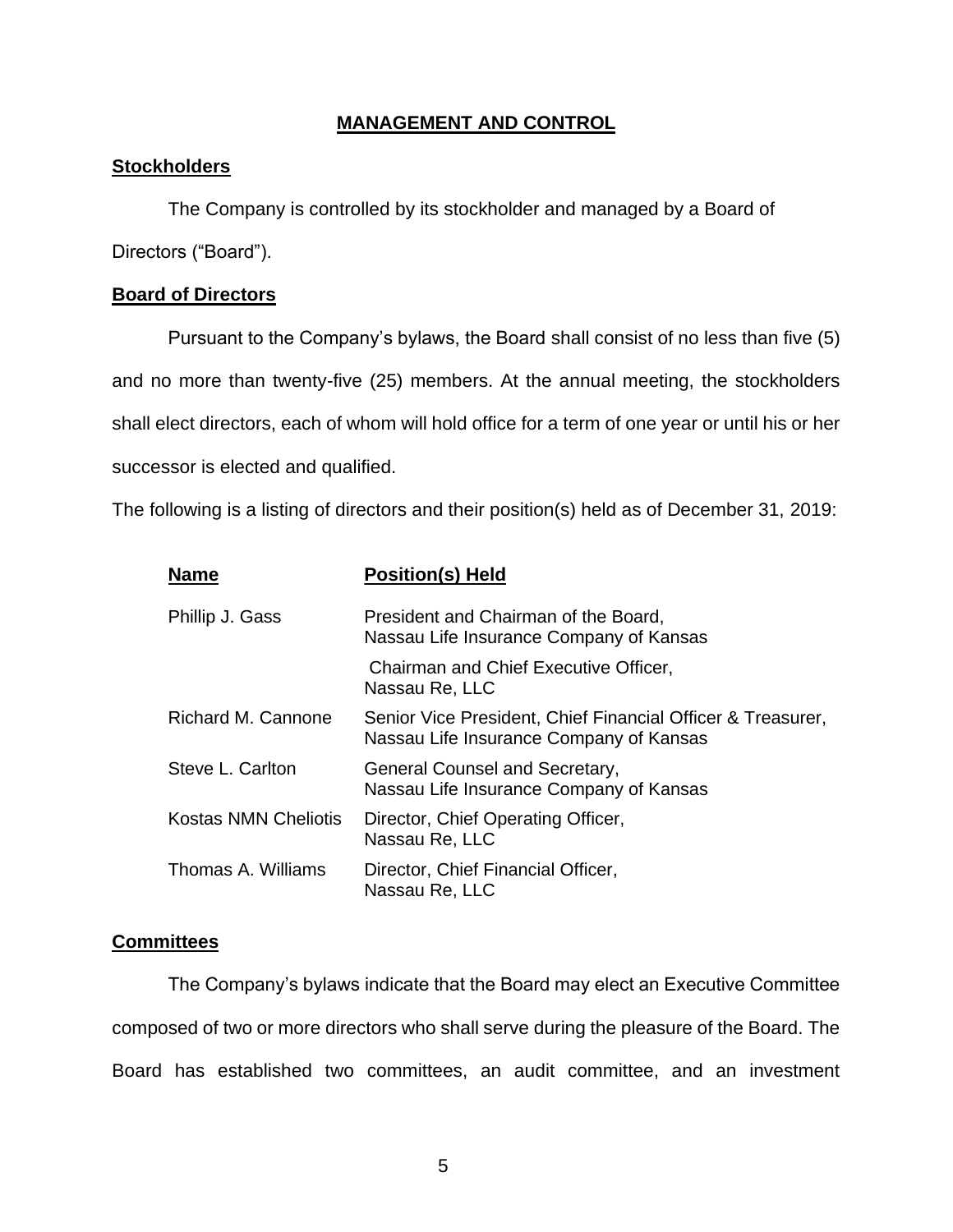committee. The full membership of the Board of Directors serve on each of these committees.

#### <span id="page-7-0"></span>**Officers**

Pursuant to the bylaws, the Board shall elect from its members a President and a Vice President, and shall elect, whether or not members of the Board, a Secretary and Treasurer and other officers as the Board may deem proper and appropriate. The Board may also elect from their number a Chairman of the Board. Each officer will serve for oneyear term until a successor is duly elected and qualified.

The following is a listing of officers and their position(s) held as of December 31, 2019:

| <b>Name</b>               | <b>Position(s) Held</b>                                    |
|---------------------------|------------------------------------------------------------|
| Phillip J. Gass           | President, Chairman of the Board                           |
| <b>Richard M. Cannone</b> | Senior Vice President, Chief Financial Officer & Treasurer |
| Steve L. Carlton          | <b>General Counsel and Secretary</b>                       |
| <b>Brian Koopmans</b>     | Vice President - Commissions                               |
| John T. Mackin, Jr.       | Vice President - Compliance                                |
| Danlias F. Howe           | Vice President – Legal and Assistant General Counsel       |
| Robert J. Suggs           | Vice President – Operations                                |
| Carmen Boyd               | Assistant Vice President – Actuarial Compliance            |
| Jose L. Espinal           | <b>Assistant Vice President - Reinsurance</b>              |
| Susan Guazzelli           | <b>Assistant Treasurer</b>                                 |
| Michael A. Donovan        | <b>Appointed Actuary</b>                                   |

### **INSURANCE HOLDING COMPANY SYSTEM**

<span id="page-7-1"></span>K.S.A. 40-3305 requires a domestic insurer that is part of an insurance holding company system to file appropriate registration statements with the Commissioner of Insurance. The Company has submitted Form "B" and "C" registration statements to the Department for each of the years under examination. A review of the registration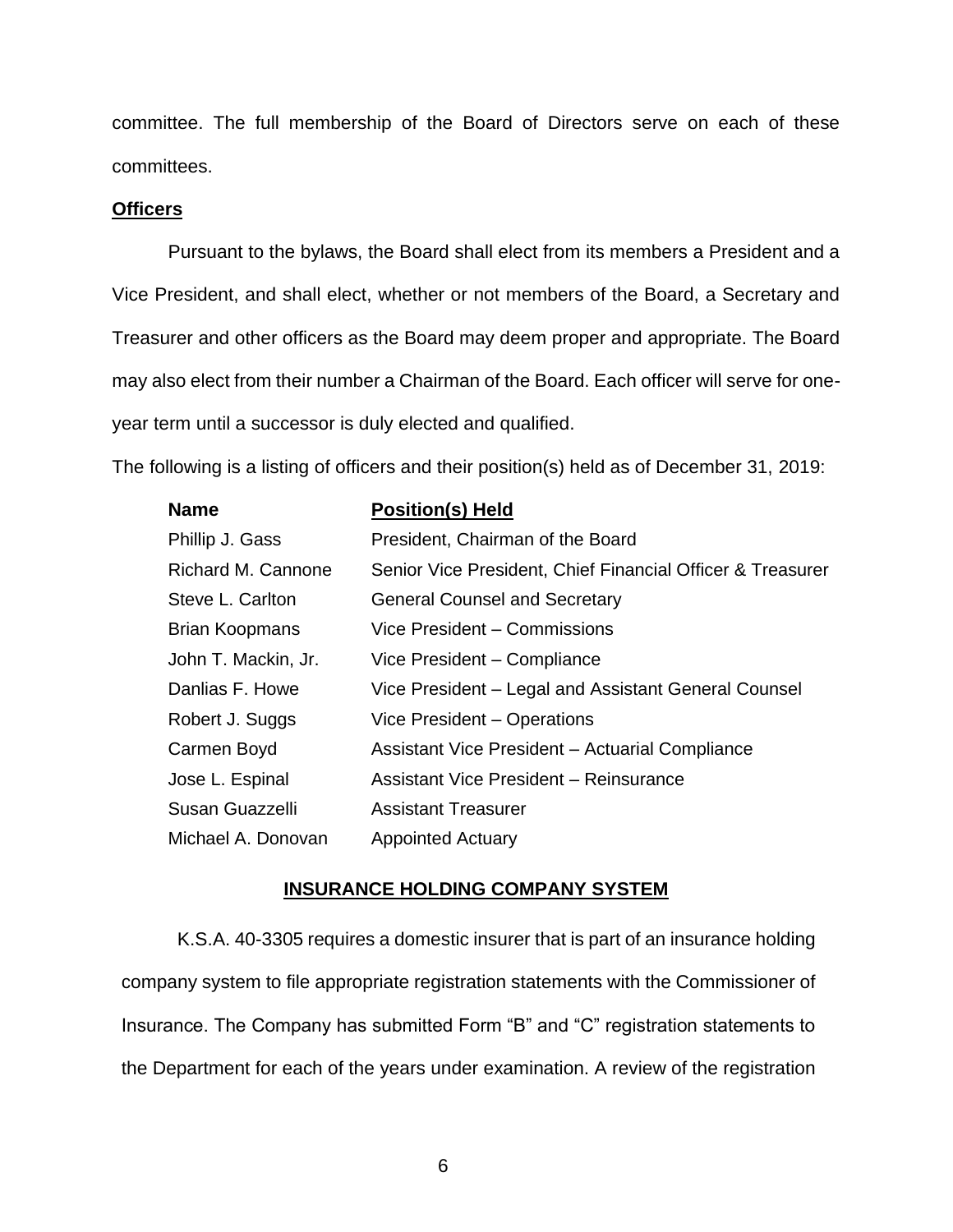statements indicated that the items and events pertaining to the Company were properly reported as required by statute.

The simplified organizational chart below illustrates the identities and intercompany relationships among insurance and non-insurance companies and the controlling entities thereof, as of December 31, 2019.

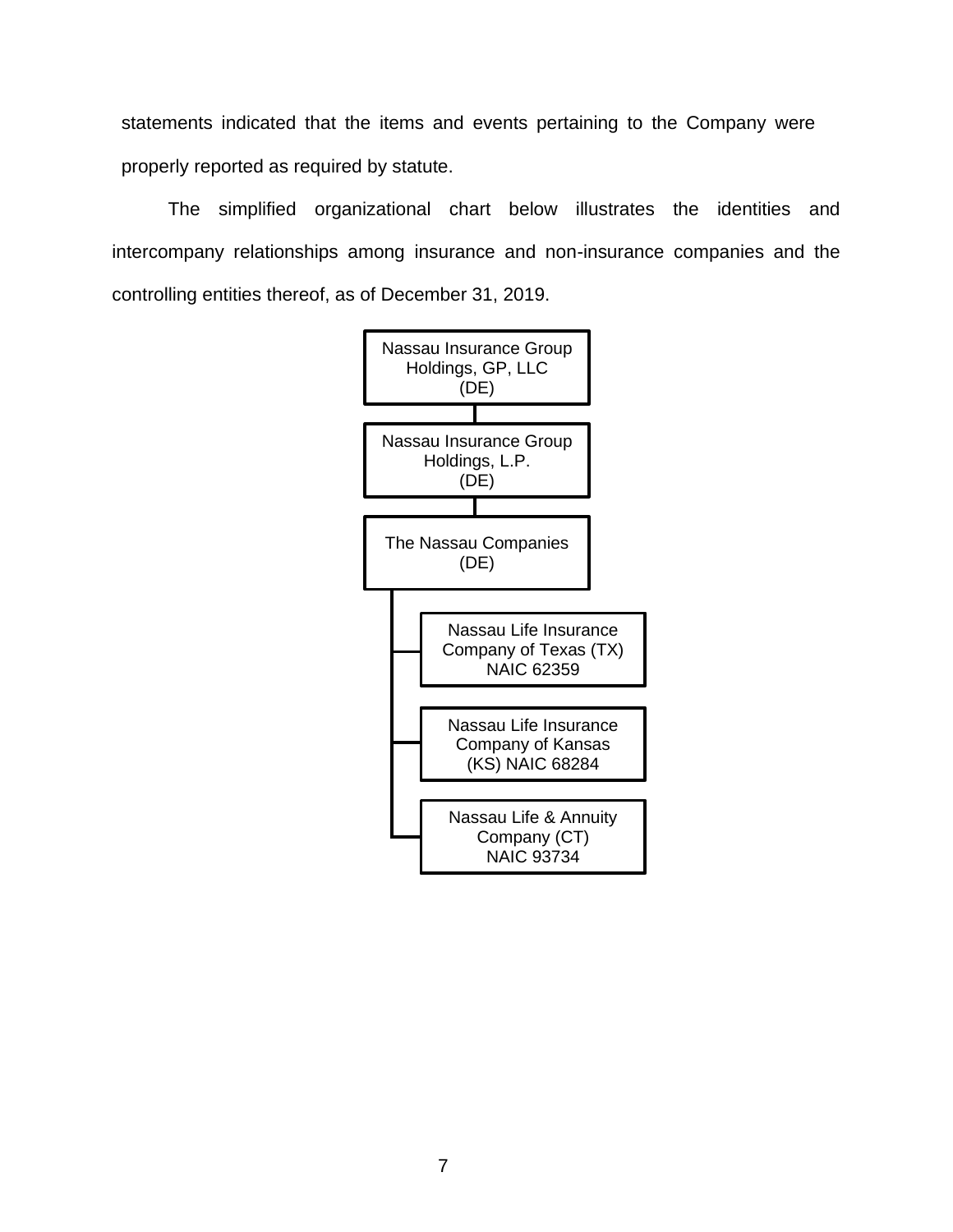### <span id="page-9-0"></span>**Intercompany/Cost Sharing Agreements**

Effective January 1, 2017, the Company entered into a Service Expense Reimbursement and Cost Sharing Agreement with its affiliate Nassau Life Insurance Company of Texas (formerly known as Constitution Life Ins. Co.) ("Nassau Texas"). Under this agreement, Nassau Texas provides various services to the Company, including but not limited to, actuarial, tax, investment compliance, contracting support, government relations, strategic planning, general management and office and systems support services, and other services as may be agreed upon from time to time. Allocated costs for services rendered shall be reimbursed by the Company to Nassau Texas on a fair and equitable basis. Fees for services rendered are to be paid quarterly. The Company paid \$4,938,666 pursuant to the terms of this agreement in 2019.

On November 29, 2016, the Company entered into a Shared Services Agreement with Nassau Reinsurance LLC ("Nassau Re") and The Phoenix Companies, Inc., now known as The Nassau Companies of New York ("NSNY"), effective January 1, 2017. Under this agreement, Nassau Re and NSNY will render accounting, actuarial, data processing, enterprise risk management, facilities management and mail, general management, human resources, information center, legal, marketing/communications, operations, payroll services, project management, purchasing, risk management services, strategic planning, business development, executive leadership and management, tax accounting, travel/convention, treasury, and other special services. Adjustments for costs are made quarterly based upon Nassau Re and NSNY cost analyses. The compensation to be paid is based on the costs (direct and indirect). Payment for services rendered are due within fifteen (15) days of receipt of the invoice as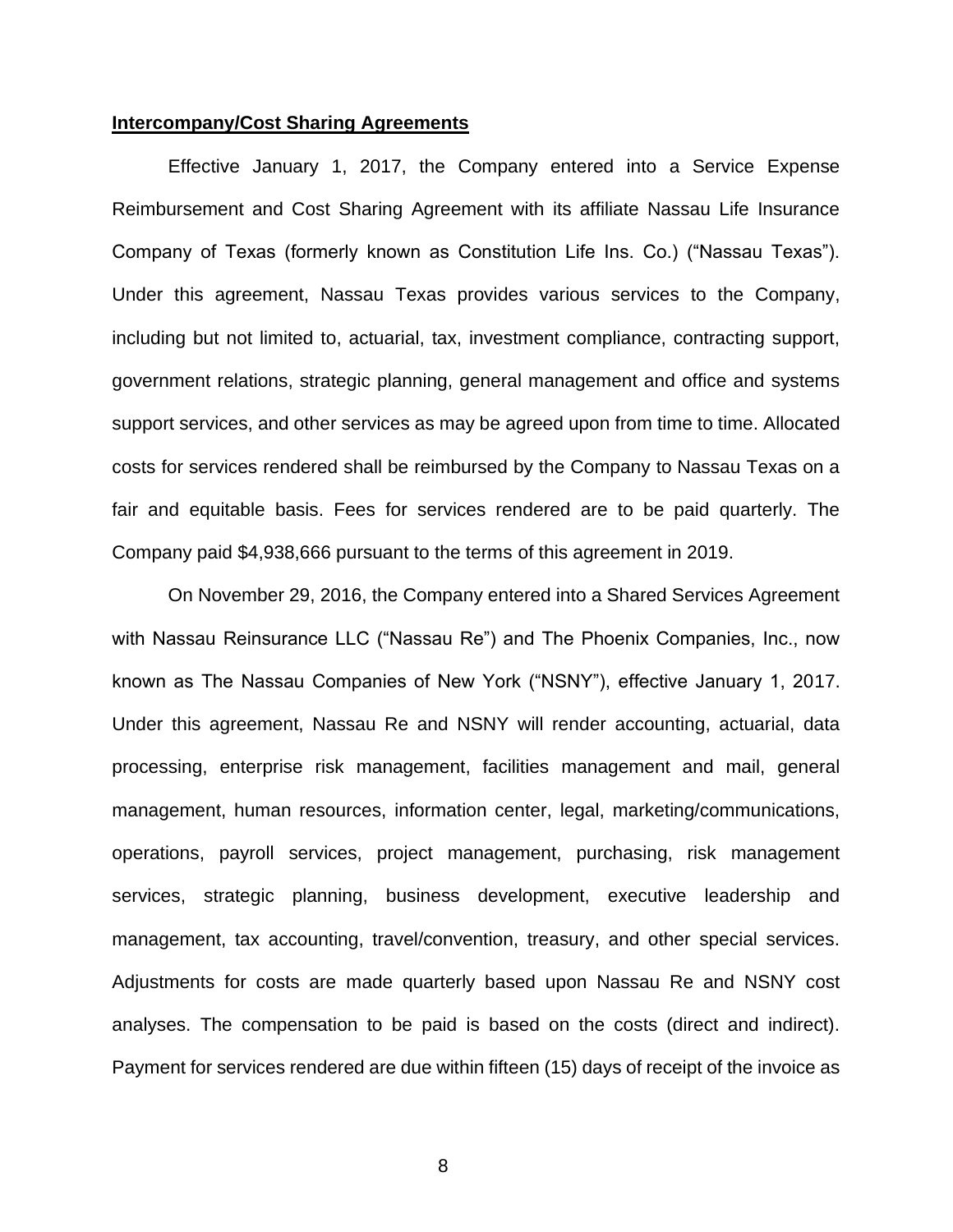invoiced on or before the 15th day of the month following the provision of services for the estimated costs of services rendered for the preceding month. The Company paid \$1,314,045 pursuant to the terms of this agreement in 2019.

Effective August 3, 2016, the Company entered into an Investment Management Agreement with its affiliates Nassau Re (Cayman) Ltd. and Nassau Asset Management LLC. The Company paid \$290,062 pursuant to the terms of this agreement in 2019.

## **TERRITORY AND PLAN OF OPERATION**

<span id="page-10-0"></span>As of December 31, 2019, the Company is authorized to transact business in forty (40) states.

As of December 31, 2019, the Company's largest lines of business were Medicare supplement and long-term care at 71.3% and 26.9% of direct premiums written, respectively. The remaining 1.8% represented ordinary life and other accident and health business.

### **SELECT FINANCIAL INFORMATION**

<span id="page-10-1"></span>The exhibit below shows the Company's financial results for the period of December 31, 2015, through December 31, 2019. The financial amounts were obtained from annual statements filed by the Company.

|                              | 2015   | 2016    | 2017   | 2018   | 2019   |
|------------------------------|--------|---------|--------|--------|--------|
| (in thousands)               |        |         |        |        |        |
| <b>Admitted Assets</b>       | 71,688 | 76,841  | 72,400 | 74,219 | 75,529 |
| Liabilities                  | 55,528 | 62,070  | 56,852 | 57,268 | 57,347 |
| <b>Capital and Surplus</b>   | 16,160 | 14,770  | 15,547 | 16,952 | 18,182 |
| Net Underwriting Gain/(Loss) | 3,200  | (2,358) | 3,372  | 2,222  | 2,462  |
| Net Income                   | 3,651  | (839)   | 2,790  | 2,035  | 2,079  |
| <b>Net Premiums Written</b>  | 24,786 | 17,971  | 14,297 | 12,499 | 11,231 |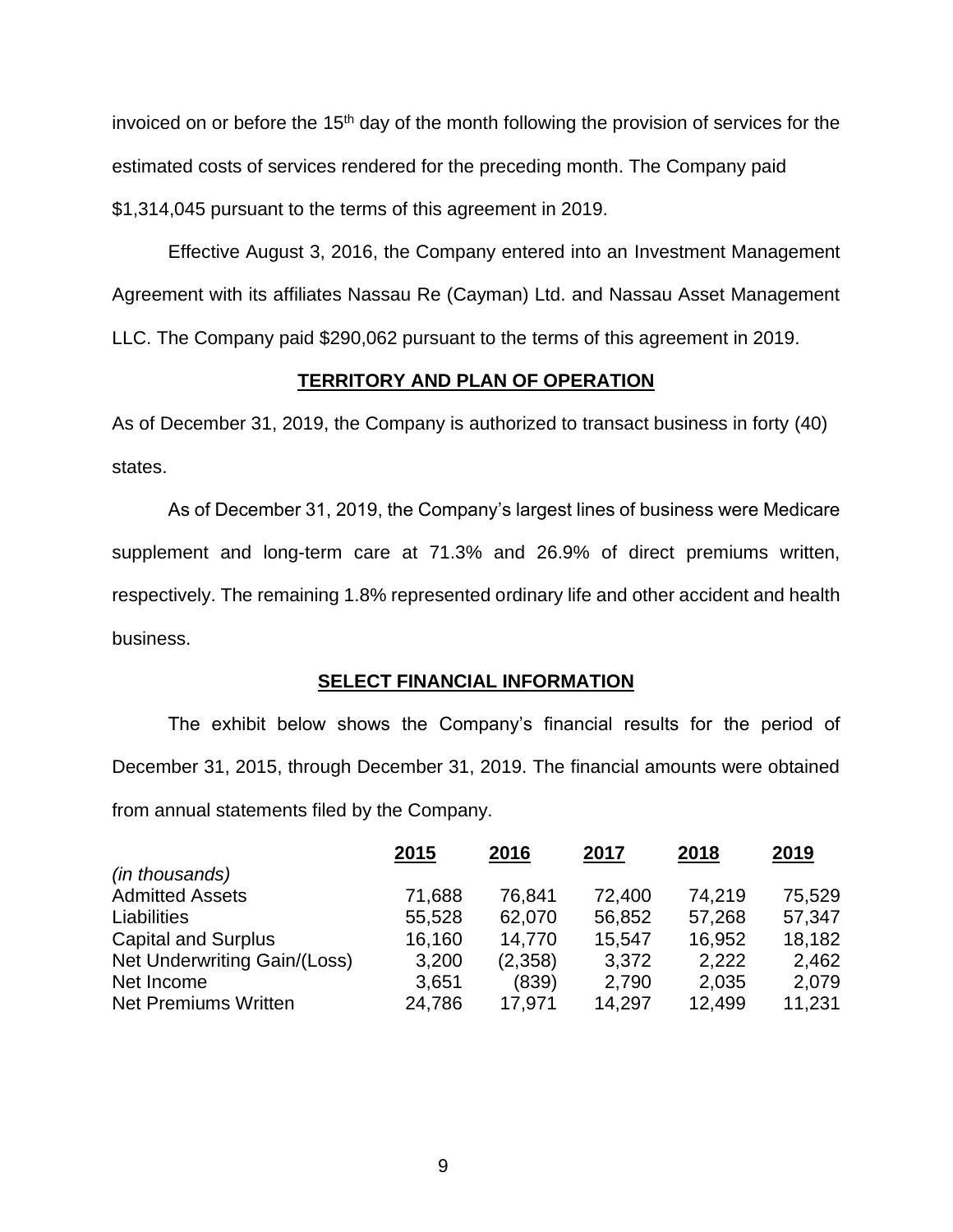#### **REINSURANCE**

<span id="page-11-0"></span>The Company assumes no business from other insurance carriers and does not cede any Medicare supplement policies.

The Company has long-term care coinsurance agreements in place with Swiss Re Life & Health America ("Swiss Re") (formerly known as Lincoln National Reassurance Co.) and General Re Life Corp ("GenRe"). The Swiss Re agreement covers policies issued June 1991 to November 1995, with a 40% and 60% Quota Share on policies that have 4-year, and lifetime benefit plans, respectively. The GenRe agreement covers policies issued from December 1995, to December 1998, with a 20%, 40%, and 60% Quota Share on policies that have 1 or 2-year, 4-year, and lifetime benefit plans, respectively. In addition, a stop loss coverage is in place with GenRe to reinsure all claims on policies written effective January 1999, to July 2004, once they have reached the 2 year retention. As of July 2004, the Company stopped underwriting new business. As of December 31, 2019, there is approximately \$4.9M of gross annualized premium inforce.

The runoff major medical block was reinsured effective January 1, 2005, on a stop loss basis at 90% of the excess of \$250k to Fairmont Specialty Insurance Company (formerly known as Ranger Ins. Co.). As of January 1, 2008, the reinsurance coverage was renewed with United States Fire Insurance Company on the same terms as expiring, with a ceded premium rate of 21% of the Gross Written Premium. This agreement was terminated effective December 31, 2015.

The Company began selling Senior Dental in 2004. All business is 50% coinsured to Hannover Life Re. For the year ended December 31, 2019, the Company ceded approximately \$34K of inforce premium.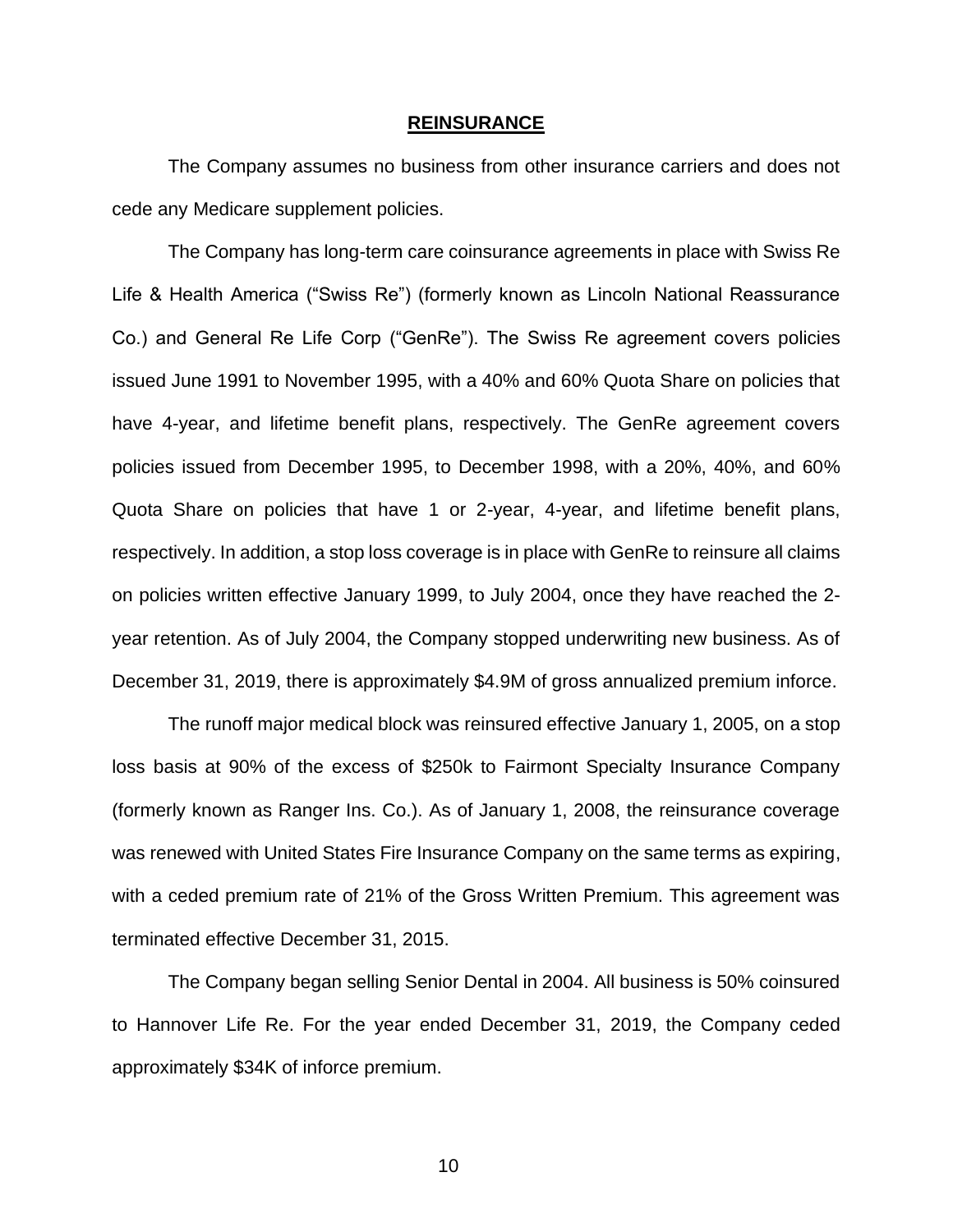The Company has a reinsurance agreement in place with Swiss Re Life & Health America (North America Reassurance) effective July 1970, to reinsure older Disability Income policy forms (DI-72, DI-73 & LAH-3). These products are no longer marketed. As of December 31, 2019, there's only one policy remaining/inforce and it's on claim.

On April 24, 2009, the Company completed the closing of a life insurance and annuity reinsurance transaction with the Commonwealth Annuity and Life Insurance Company ("Commonwealth") and the First Allmerica Financial Life Insurance Company. Under this transaction, NLICK reinsured substantially all of its in-force life insurance and annuity business under a 100% coinsurance treaty. The total face amount in force at yearend 2019 was approximately \$146.1 million, with reserves of \$26.1 million. Effective October 1, 2010 substantially all of the annuity portion of the Commonwealth transaction was commuted to Athene Life Re Ltd, a Bermuda reinsurer.

Effective March 31, 2019, the Company recaptured its block of senior life insurance previously reinsured with Wilton Re. This recapture also included other life blocks ceded to Wilton Re from affiliates. This transaction resulted in an increase to individual active life reserves of \$3,908,291, which Wilton Re paid to the Company in exchange for a recapture fee of \$213,858. The total recapture amount as reported was \$3,617,512.

Effective August 3, 2016, the Company entered into a reinsurance agreement with Nassau Re (Cayman), LTD ("Cayman"), an affiliate, on a modified coinsurance basis. The agreement provides for the Company to cede or retrocede, as applicable, and Cayman will indemnity reinsure, the insurance liabilities related to its traditional accident and health insurance business other than those liabilities reinsured by third parties. This transaction is net of the collected reinsurance provided and paid to the Ceding Company under any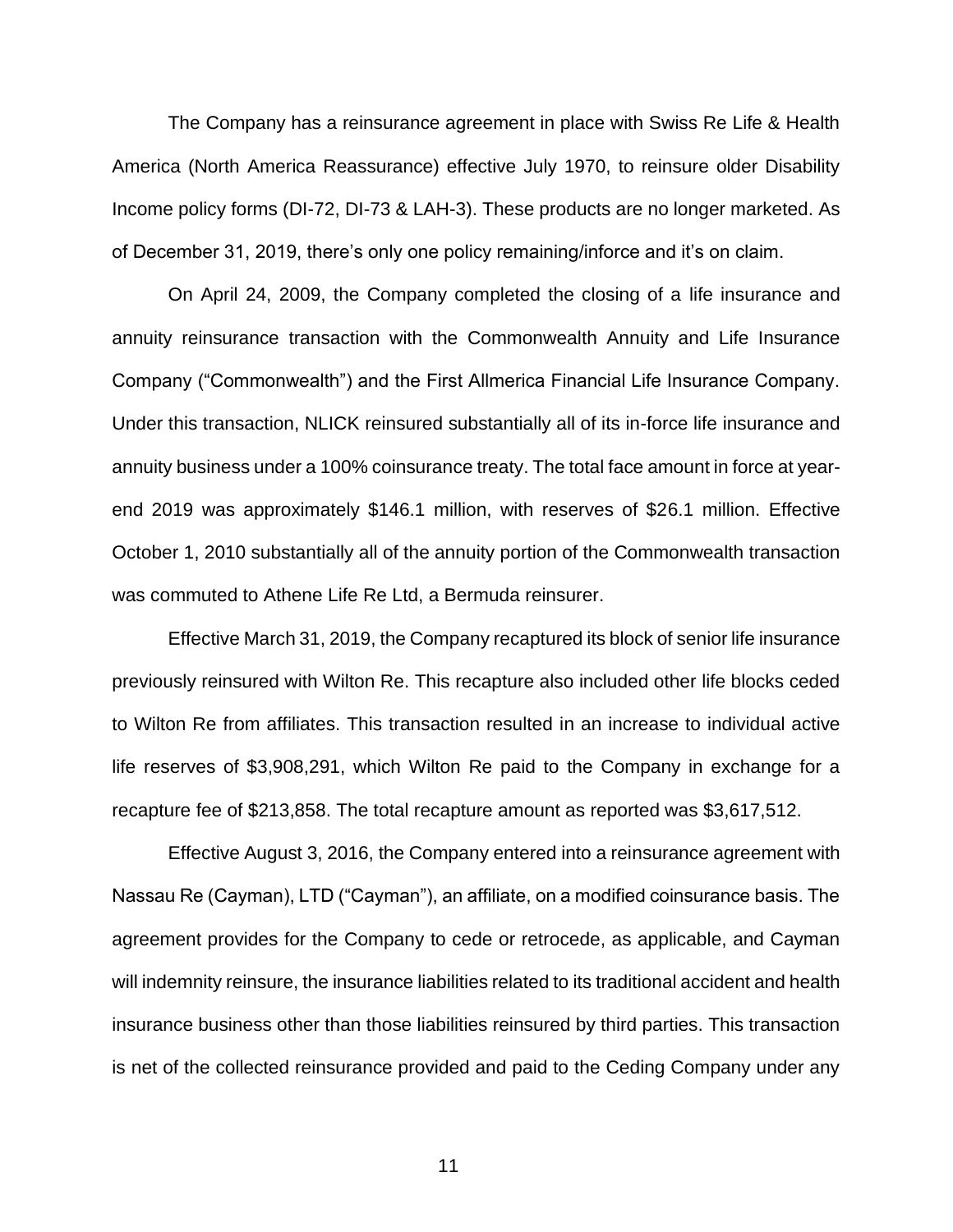Third-Party Reinsurance Agreement (Inuring Agreement). However, it excludes the business in those lines where reinsurer consent was required, as consent was not requested. The agreement contains adequate provisions to transfer risk.

Concurrently, the Company established a segregated account ("Modco Account") to hold the assets backing Cayman's share of the Statutory Reserves and Liabilities. The supporting assets were deposited by the Company into the Modco Account. As of December 31, 2019, the Modco Reserves and Liabilities were approximately \$7,803,000.

#### **FINANCIAL STATEMENTS**

<span id="page-13-0"></span>The following financial statements are based on the statutory financial statements filed by the Company with the Department and present the financial condition of the Company for the period ending December 31, 2019. Any accompanying comments on the financial statements reflect any examination adjustments to the amounts reported in the Annual Statement and should be considered an integral part of the financial statements.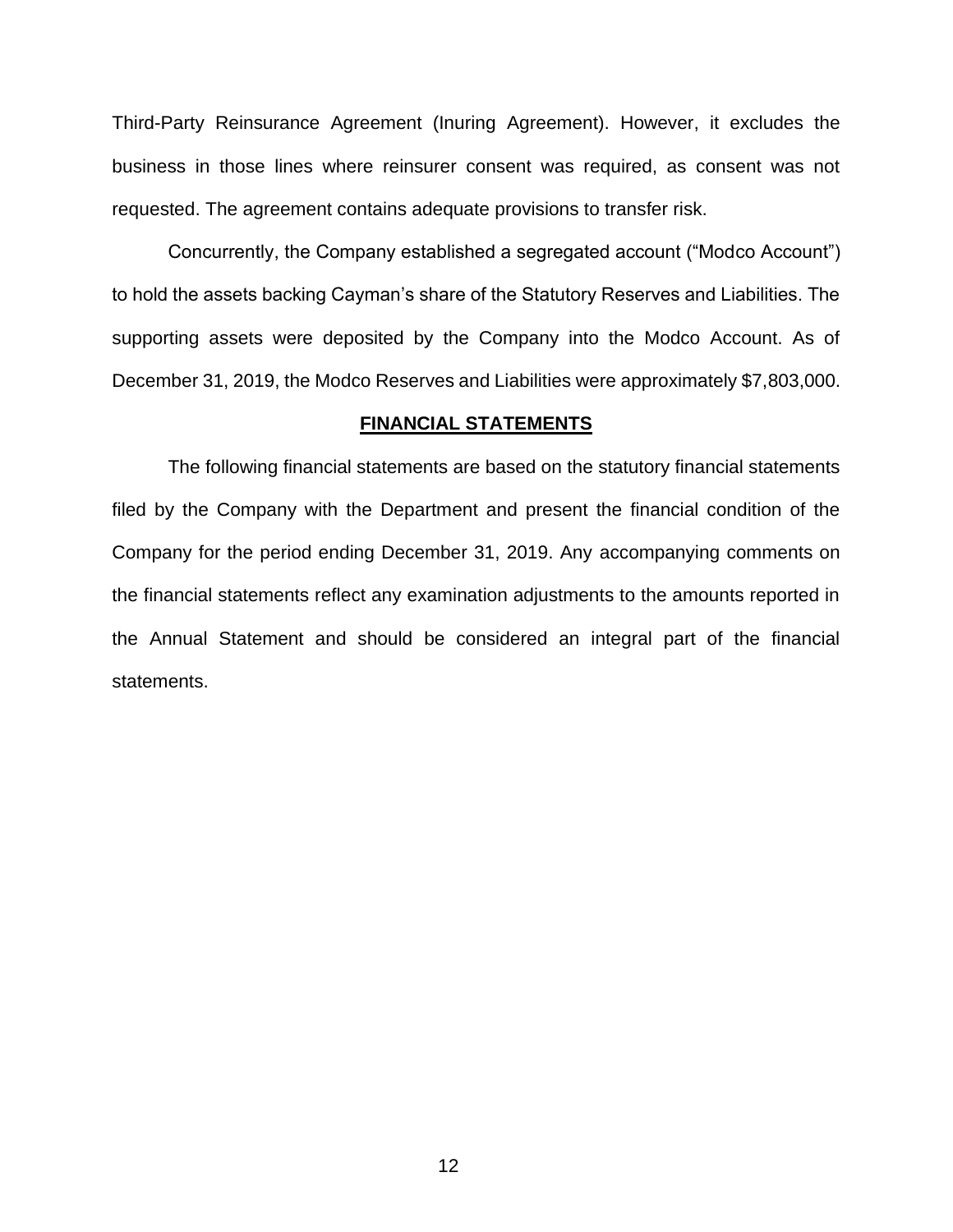# **NASSAU LIFE INSURANCE COMPANY OF KANSAS STATEMENT OF ASSETS AS OF DECEMBER 31, 2019**

<span id="page-14-0"></span>

|                                         | Assets<br>Nonadmitted |               | <b>Net Admitted</b><br>Assets |  |
|-----------------------------------------|-----------------------|---------------|-------------------------------|--|
|                                         | Assets                |               |                               |  |
| <b>Bonds</b>                            | \$63,108,178          | \$            | \$<br>63,108,178              |  |
| Preferred stocks                        | 2,360,000             |               | 2,360,000                     |  |
| Cash and short-term investments         | 7,495,754             |               | 7,495,754                     |  |
| <b>Contract Loans</b>                   | 126,573               |               | 126,573                       |  |
| Other invested assets                   | 1,609                 |               | 1,609                         |  |
| Receivable for securities               | 15,685                |               | 15,685                        |  |
| Investment income due & accrued         | 810,475               | 59,028        | 751,447                       |  |
| Uncollected premiums and agents'        |                       |               |                               |  |
| balances in the course of collection    | 284,968               |               | 284,968                       |  |
| Deferred premiums, agent' balances      |                       |               |                               |  |
| and installments booked but             |                       |               |                               |  |
| deferred and not yet due                | 328,776               |               | 328,776                       |  |
| Other amounts receivable under          |                       |               |                               |  |
| reinsurance contracts                   | 523,745               |               | 523,745                       |  |
| Net deferred tax asset                  | 935,044               | 569,925       | 365,119                       |  |
| Guaranty funds receivable or on deposit | 167,378               |               | 167,378                       |  |
| Aggregate write-ins for other than      |                       |               |                               |  |
| invested assets                         | 1,532                 | 1,532         |                               |  |
|                                         | 76,159,717            | \$<br>630,485 | \$<br>75,529,232              |  |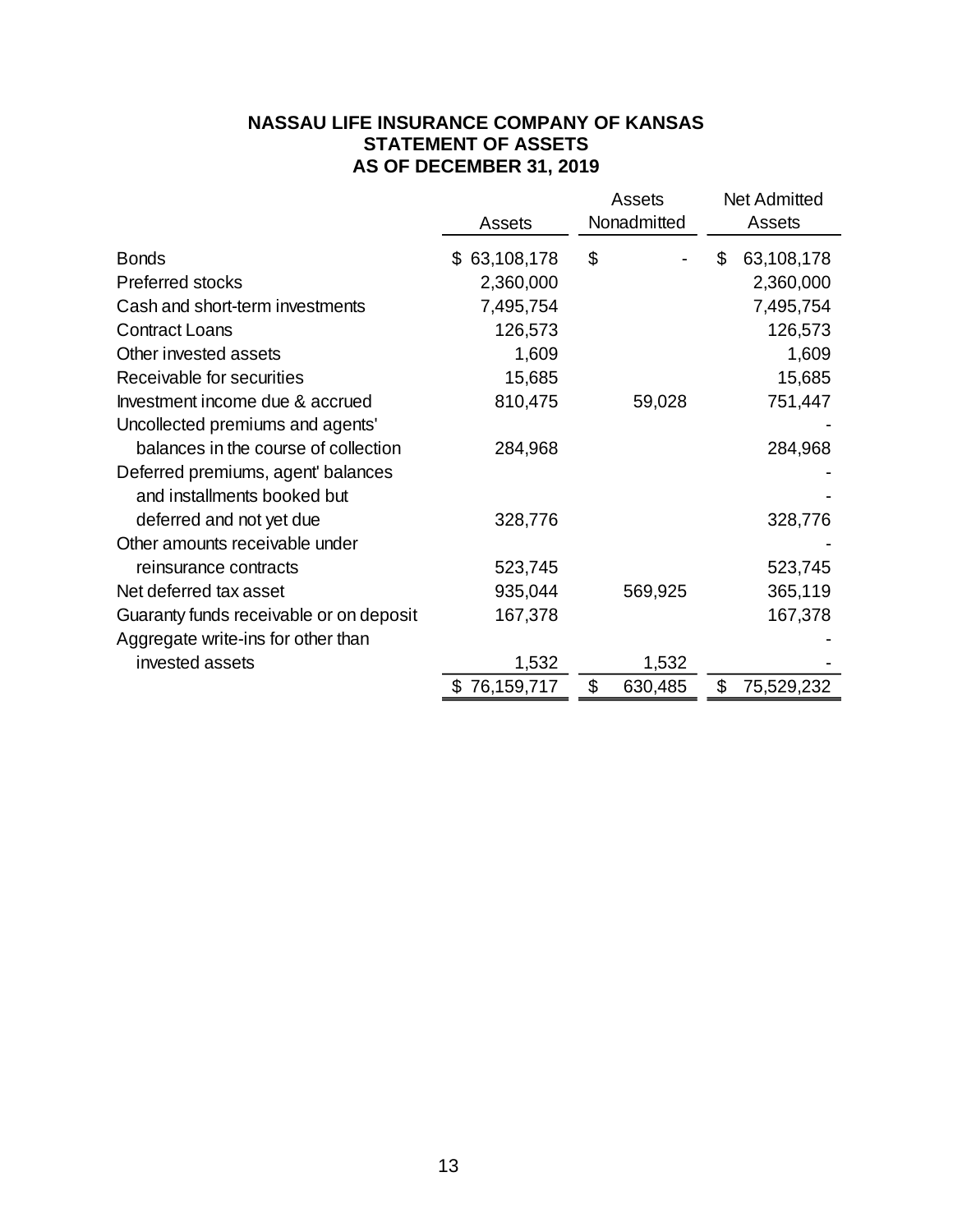# **NASSAU LIFE INSURANCE COMPANY OF KANSAS LIABILITIES AND SURPLUS AS OF DECEMBER 31, 2019**

<span id="page-15-0"></span>

| Aggregate reserve for accident and health contracts       | 42,624,062   |
|-----------------------------------------------------------|--------------|
| Contract claims:                                          |              |
| Life                                                      | 269,425      |
| Accident and health                                       | 2,435,586    |
| Premiums and annuity considerations for life and accident |              |
| and health contracts received in advance                  | 240,211      |
| Contract liabilities not included elsewhere:              |              |
| Other amounts payable on reinsurance                      | 475          |
| Interest Maintenance Reserve                              | 1,200,165    |
| General expenses due or accrued                           | 179,553      |
| Current federal and foreign income taxes                  | 67,952       |
| Amounts withheld or retained by reporting entity          |              |
| as agent or trustee                                       | 21,319       |
| Amounts held for agents' account, including               |              |
| \$109 agents' credit balance                              | 109          |
| Remittances and items not allocated                       | 631,526      |
| Asset valuation reserve                                   | 561,321      |
| Payable to parent, subsidiaries and affiliates            | 3,524,004    |
| Aggregate write-ins for liabilities                       | 342,864      |
| <b>Total liabilities</b>                                  | 57,347,506   |
| Common capital stock                                      | 2,502,600    |
| Gross paid in and contributed surplus                     | 73,436,000   |
| Unassigned funds                                          | (57,756,875) |
| Surplus as regards policyholders                          | 18,181,725   |
| <b>Totals</b>                                             | \$75,529,231 |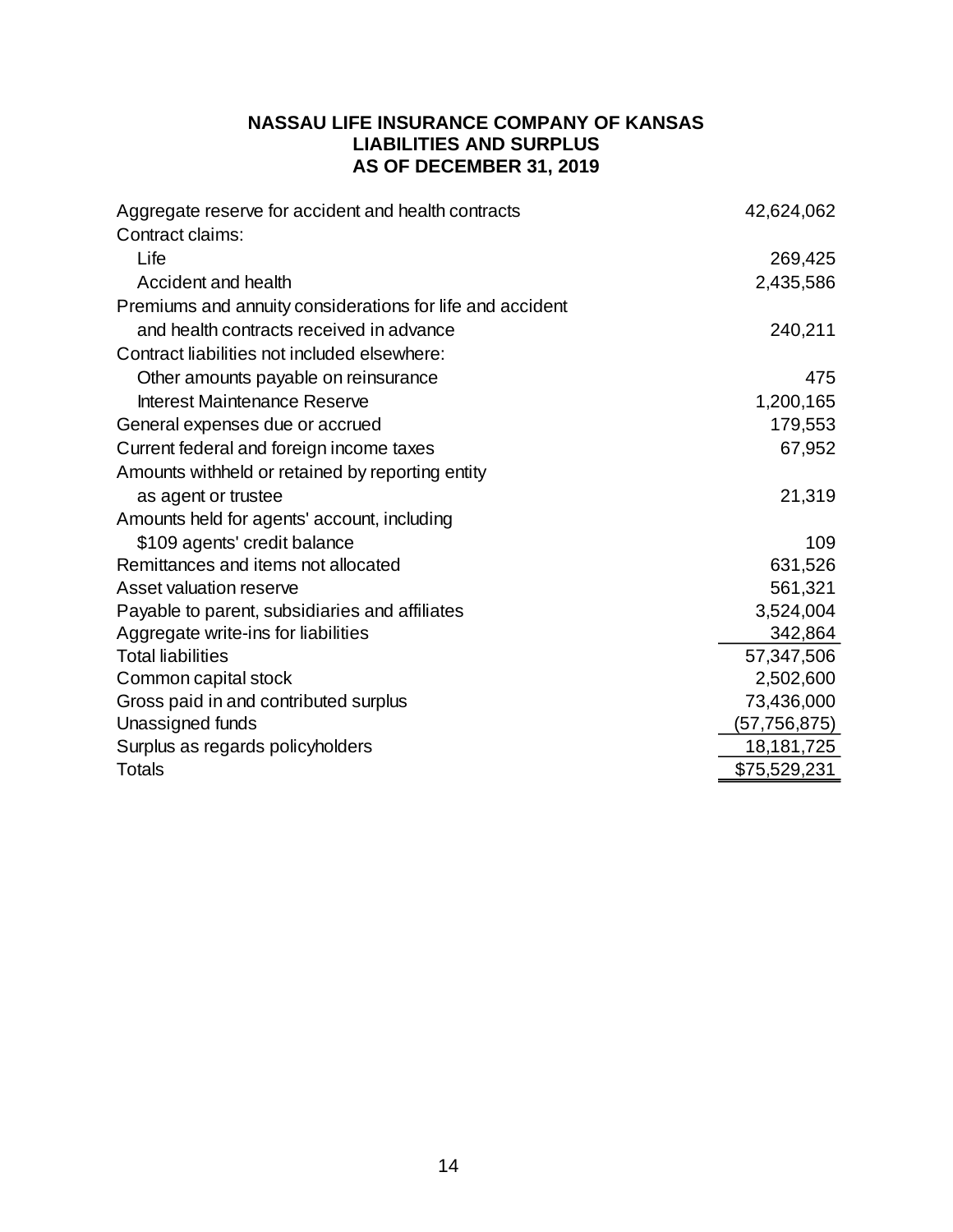# **NASSAU LIFE INSURANCE COMPANY OF KANSAS STATEMENT OF INCOME FOR THE YEAR ENDED DECEMBER 31, 2019**

<span id="page-16-0"></span>

| Premiums and annuity considerations for life                              |                 |
|---------------------------------------------------------------------------|-----------------|
| and accident and health contracts                                         | \$11,231,140    |
| Net investment income                                                     | 2,588,394       |
| Amortization of Interest Maintenance Reserve                              | 469,252         |
| Commissions and expense allowances on reinsurance ceded                   | 988,270         |
| Reserve adjustments on reinsurance ceded                                  | (51, 167)       |
| Aggregate write-ins for miscellaneous income                              | 4,128,891       |
| <b>Totals</b>                                                             | 19,354,780      |
| Death benefits                                                            | 744,060         |
| Disability benefits and benefits under                                    |                 |
| accident and health contracts                                             | 10,790,686      |
| Surrender benefits and withdrawals for life contracts                     | 42,978          |
| Interest and adjustments on contract or                                   |                 |
| deposit-type contract funds                                               | 9,643           |
| Increase in aggregate reserves for life and accident and health contracts | 1,598,845       |
| <b>Totals</b>                                                             | 13,186,212      |
| Commissions on premiums, annuity considerations                           |                 |
| and deposit-type contract funds                                           | 59,809          |
| General insurance expenses and fraternal expenses                         | 3,207,497       |
| Insurance taxes, licenses and fees, excluding federal income taxes        | 413,440         |
| Increase in loading on deferred and uncollected premiums                  | 25,683          |
| <b>Totals</b>                                                             | 16,892,641      |
| Net gain from operations before dividends to policyholders                |                 |
| refunds to members and federal income taxes                               | 2,462,139       |
| Net gain from operations after dividends to policyholders,                |                 |
| refunds to members and before federal income taxes                        | 2,462,139       |
| Federal and foreign income taxes incurred                                 | 420,304         |
| Net gain from operations after dividends to policyholders, refunds        |                 |
| to members and federal income taxes and before realized                   |                 |
| capital gains or (losses)                                                 | 2,041,835       |
| Net realized capital gains (losses) (excluding gains (losses)             |                 |
| transferred to the IMR) less capital gains tax                            | 37,515          |
| Net Income                                                                | 2,079,350<br>\$ |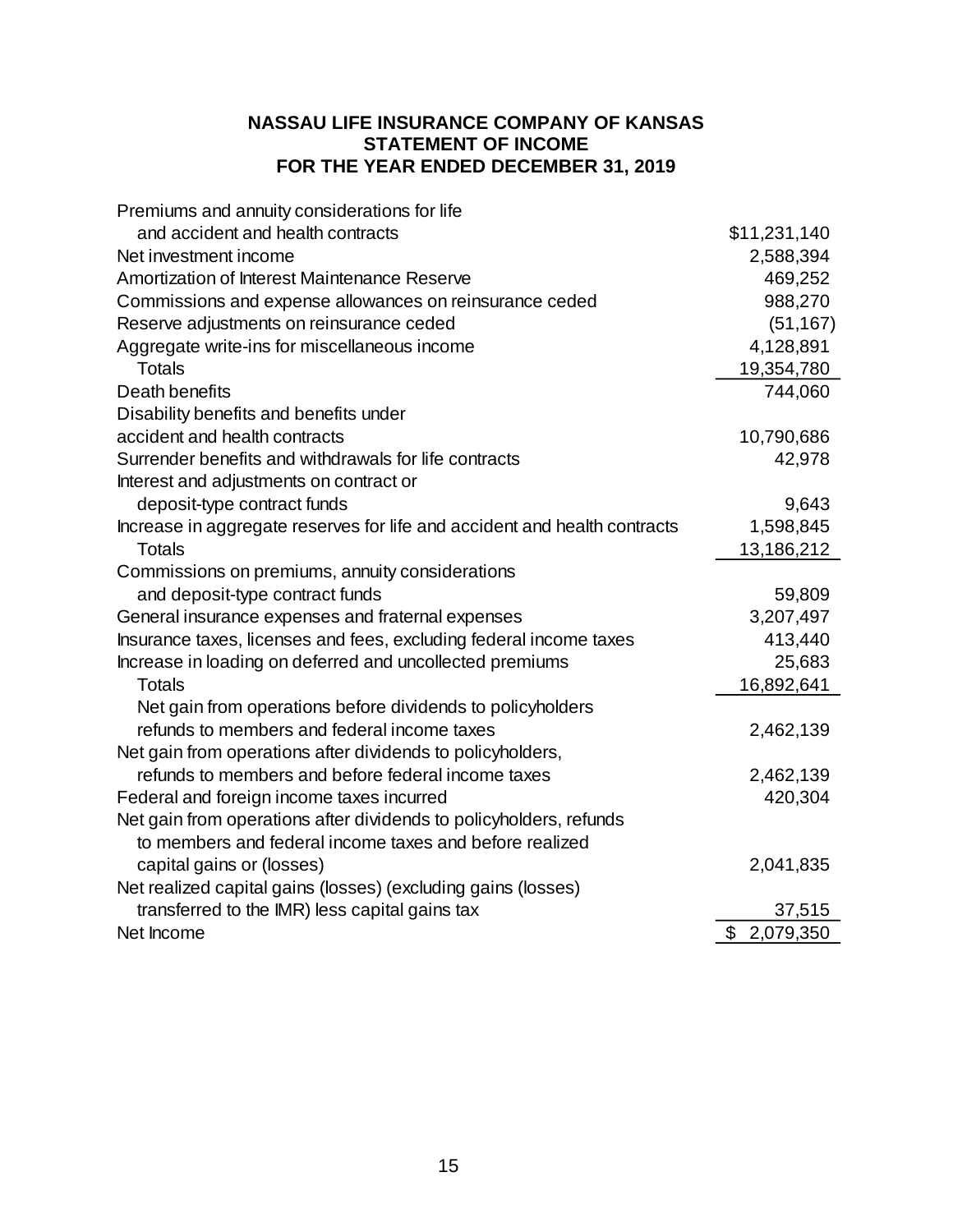## <span id="page-17-0"></span>**NASSAU LIFE INSURANCE COMPANY OF KANSAS CAPITAL AND SURPLUS ACCOUNT RECONCILIATION OF CAPITAL AND SURPLUS SINCE LAST EXAMINATION**

| Surplus as regards policyholders, December 31, 2016 |                                      |                                                                           | \$ | 88,364,037    |
|-----------------------------------------------------|--------------------------------------|---------------------------------------------------------------------------|----|---------------|
| Net income                                          | 2015<br>2016<br>2017<br>2018<br>2019 | \$<br>3,651,823<br>(839, 778)<br>2,790,441<br>2,035,549<br>2,079,350      |    | 9,717,385     |
| Change in net unrealized capital gains or (losses)  | 2015<br>2016<br>2017<br>2018<br>2019 | 791                                                                       |    | 791           |
| Change in net deferred income tax                   | 2015<br>2016<br>2017<br>2018<br>2019 | \$<br>(2,310,019)<br>(29, 651)<br>(648, 584)<br>28,169<br>(30,091)        |    | (2,990,176)   |
| Change in nonadmitted assets                        | 2015<br>2016<br>2017<br>2018<br>2019 | \$<br>1,164,114<br>62,840<br>347,447<br>44,846<br>(114, 537)              |    | 1,504,710     |
| Change in asset valuation reserve                   | 2015<br>2016<br>2017<br>2018<br>2019 | \$<br>885,319<br>11,562<br>29,333<br>(110, 418)<br>(110, 770)             |    | 705,026       |
| Dividends to stockholders                           | 2015<br>2016<br>2017<br>2018<br>2019 | \$<br>(75,000,000)                                                        | ۳  | (75,000,000)  |
| Aggregate write-ins for gains and losses in surplus | 2015<br>2016<br>2017<br>2018<br>2019 | \$<br>(594, 524)<br>(594, 524)<br>(1,741,954)<br>(594, 524)<br>(594, 524) |    | (4, 120, 050) |
| Surplus as regards policyholders, December 31, 2019 |                                      |                                                                           | \$ | 18, 181, 723  |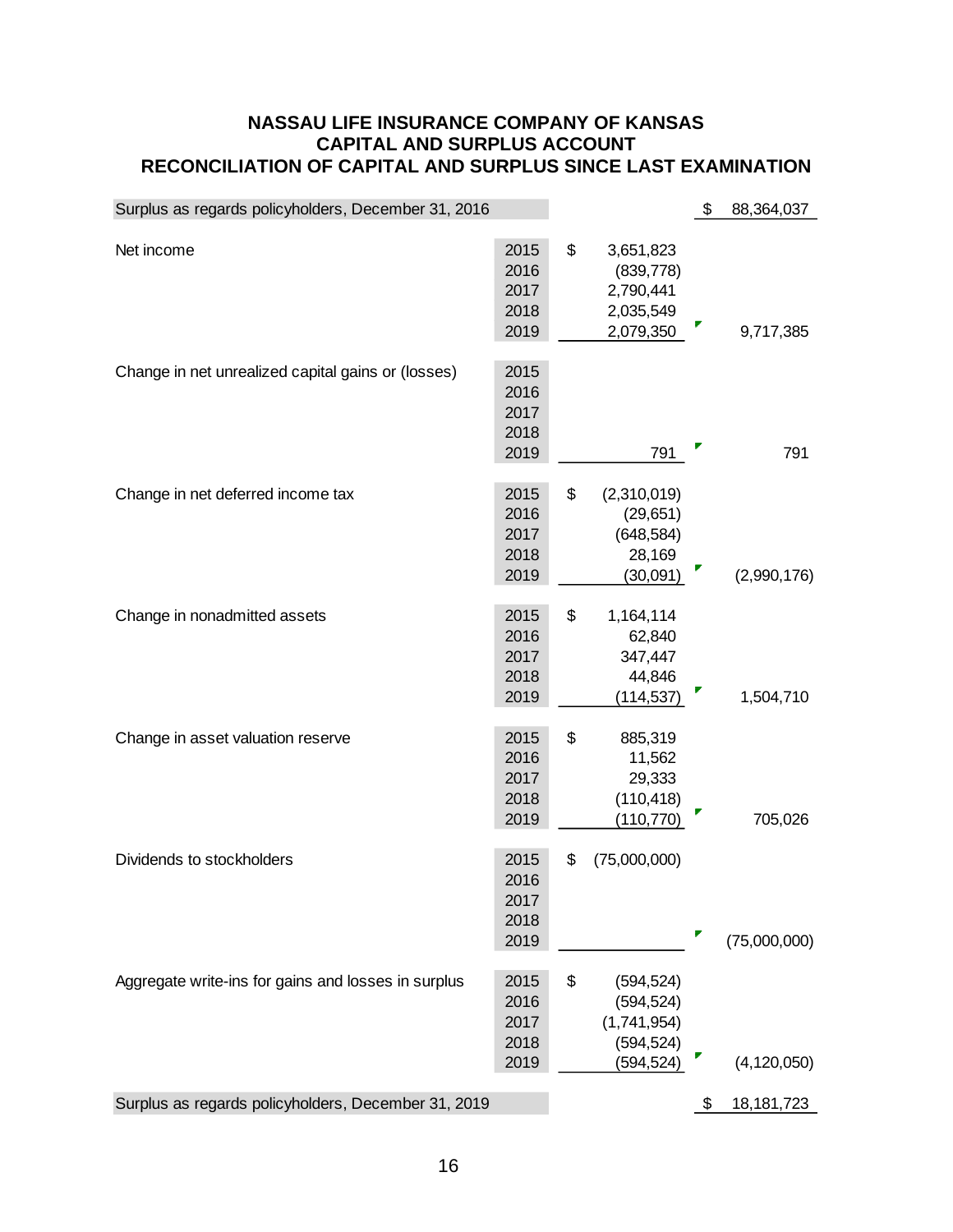### **ANALYSIS OF CHANGES IN FINANCIAL STATEMENTS**

<span id="page-18-0"></span>No adjustments were made to surplus as a result of this examination. The capital and surplus of the Company as of December 31, 2019, was \$18,181,725, which was the same amount reported by the Company in its 2019 filed Annual Statement.

### **COMMENTS ON FINANCIAL STATEMENTS**

<span id="page-18-1"></span>No comments on the financial statements were identified that warranted inclusion in this Report on Examination.

### **SUBSEQUENT EVENTS**

<span id="page-18-2"></span>On June 30, 2020, the Company was contributed by its parent, The Nassau Companies, to an affiliate, Nassau Life and Annuity Company, in the form of a common stock transfer. As a result, the Company is now a wholly owned subsidiary of Nassau Life and Annuity Company.

### **SUMMARY OF RECOMMENDATIONS**

<span id="page-18-3"></span>No recommendations for the Company were identified that warranted inclusion in this Report on Examination.

### **CONCLUSION**

<span id="page-18-4"></span>The officers of the Company provided the necessary assistance and cooperation during this examination. In addition to the undersigned, Kyra Brown, MBA, Senior Examiner, Brandon Waters and Aidan Donaher, both Participating Examiners, Phillip Schmoyer, CFE, CISA, AES, CSM, Lead IT Examiner, Dennis Schaefer, CISA, IT Manager, Benjamin Glaudemans, CISA, IT Examiner, Michael Skowronek, IT Examiner, Michael Dubin, FCAS, FSA, MAAA, FCA, Actuary, and Felix Peysakhovich, ASA, MAAA, Actuary, all of whom are with Baker Tilly, participated in this examination.